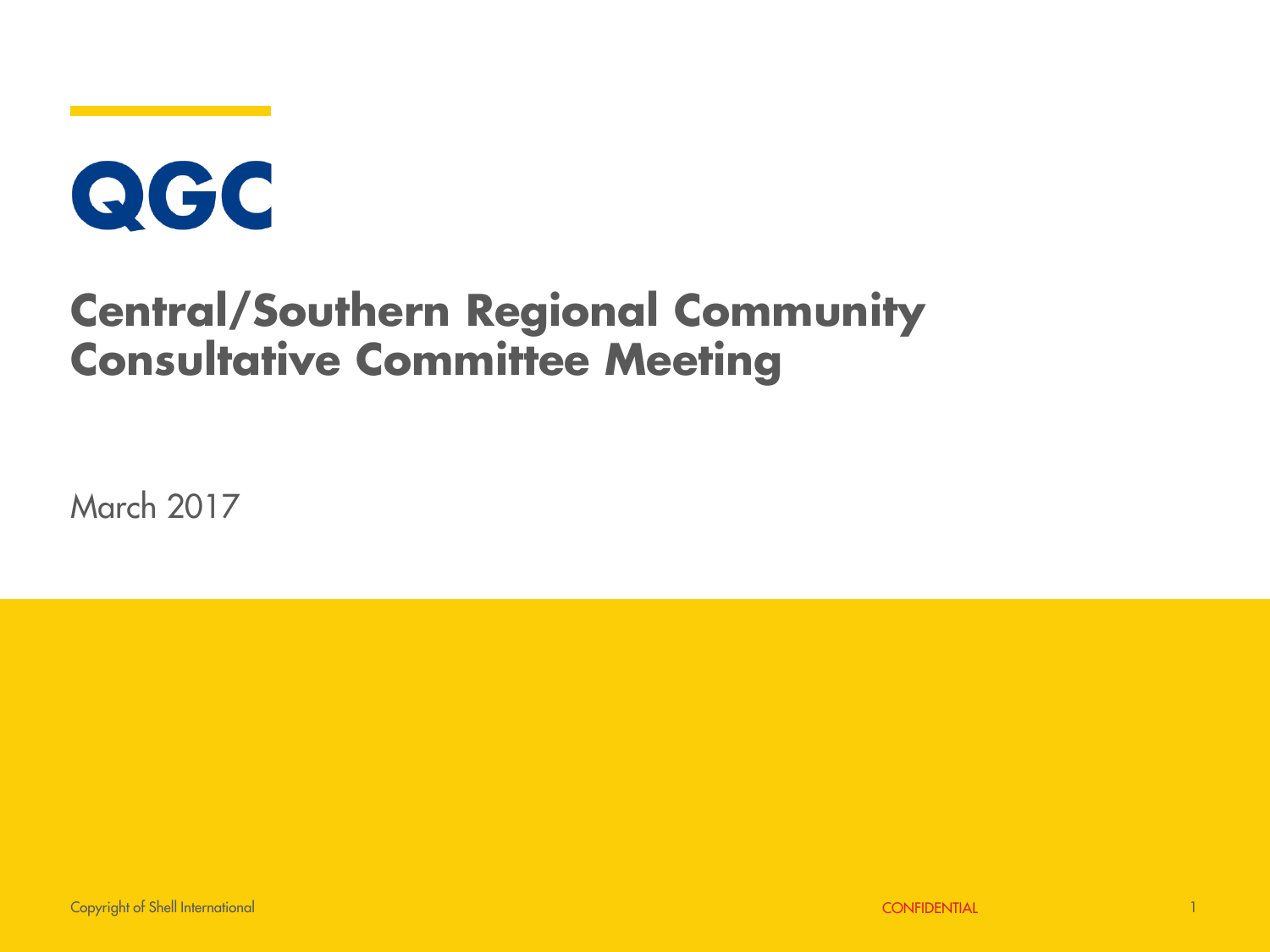### **Welcome**



Outline of today's meeting:

- 1. Introductions
- 2. Adoption of minutes<br>3. Business update
- **Business update**
- 4. Local Content update
- 5. Break
- 6. Social Investment feedback update
- 7. Community feedback
- 8. Update on QGC research partnerships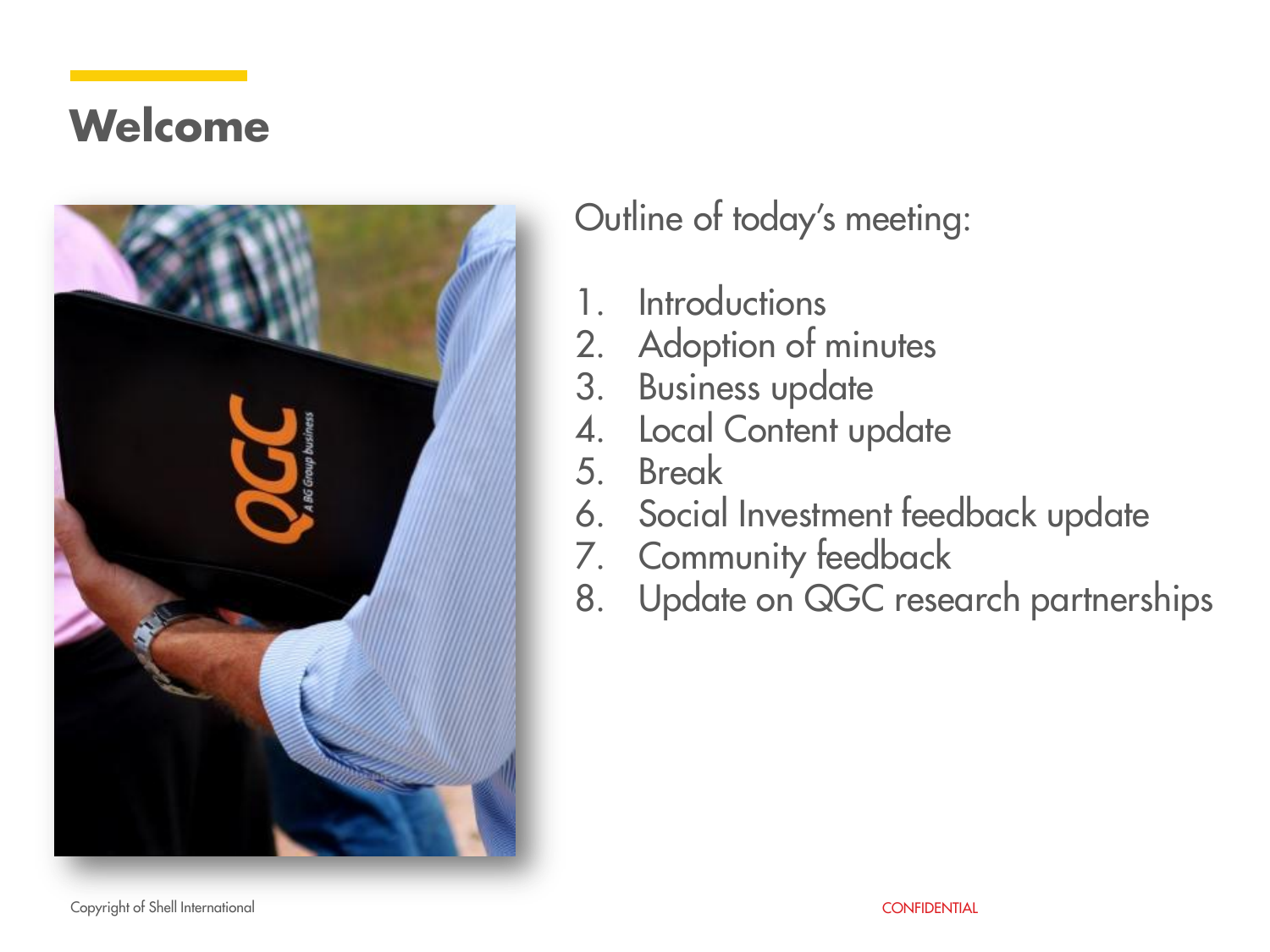### **Safety moment: Intervention**

What will you say/do in a good intervention?



What does a bad intervention look like?



- **Fiendly**
- **Respectful**
- Open questions
- $Give time$
- $\blacksquare$  Listen to the answers
- Evidence based
- **Blaming**
- **Shouting**
- **Telling**
- **Embarrassing**
- Confronting
- **Finger pointing**

- Show your concern What would happen to you?
- Question and discuss. Keep listening. Don't lecture.

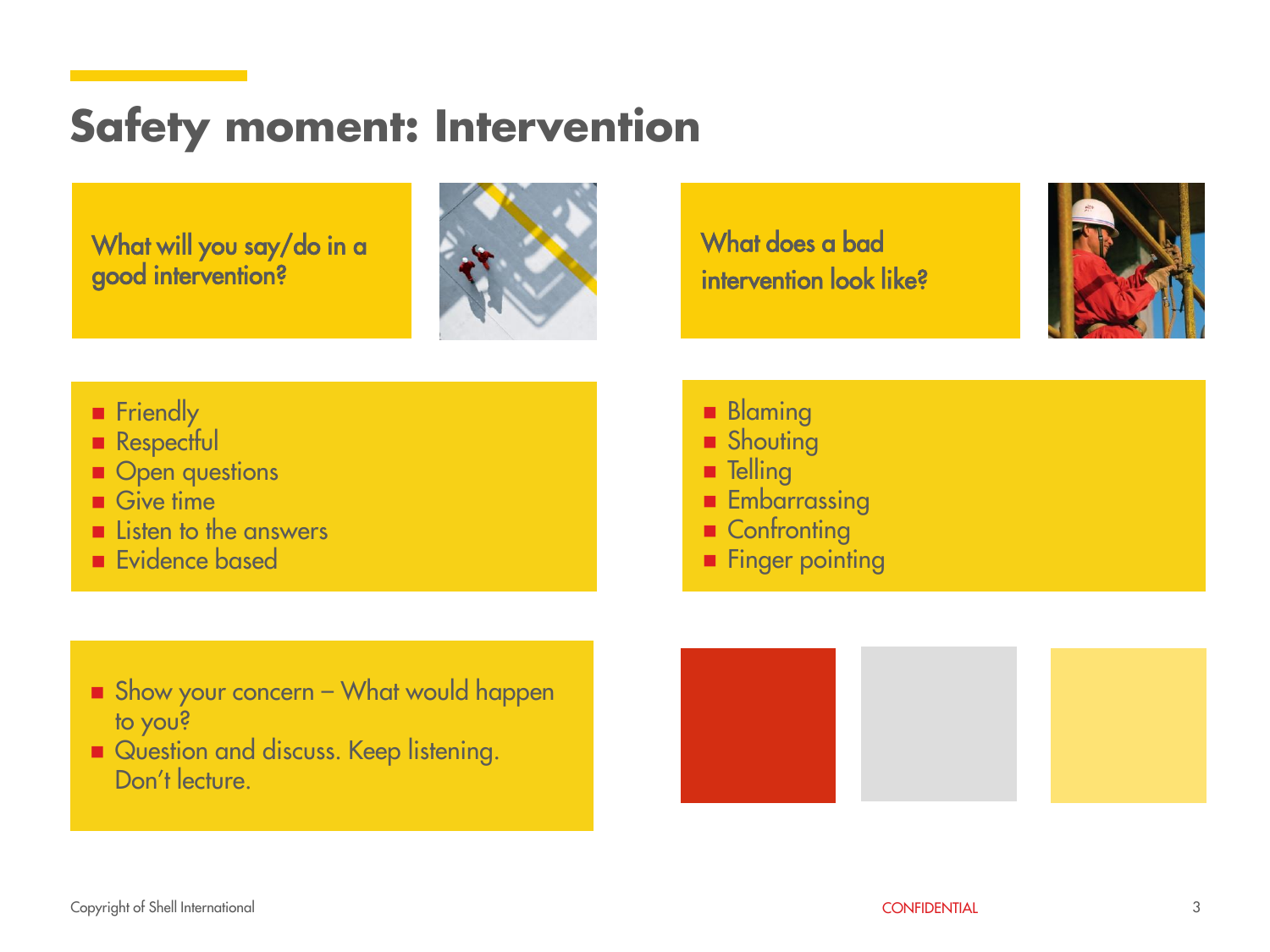### **Business update**

- Further lease areas have been opened by the Queensland Government for tender for domestic gas production.
- The link to the government website is below where you can find a map

#### [https://www.business.qld.gov.au/industries/invest/mini](https://www.business.qld.gov.au/industries/invest/mining/exploration-incentives/current-tenders) [ng/exploration-incentives/current-tenders](https://www.business.qld.gov.au/industries/invest/mining/exploration-incentives/current-tenders)

 QGC is examining the blocks and conditions now that the details are available before deciding whether or not to formally participate in the bidding process.

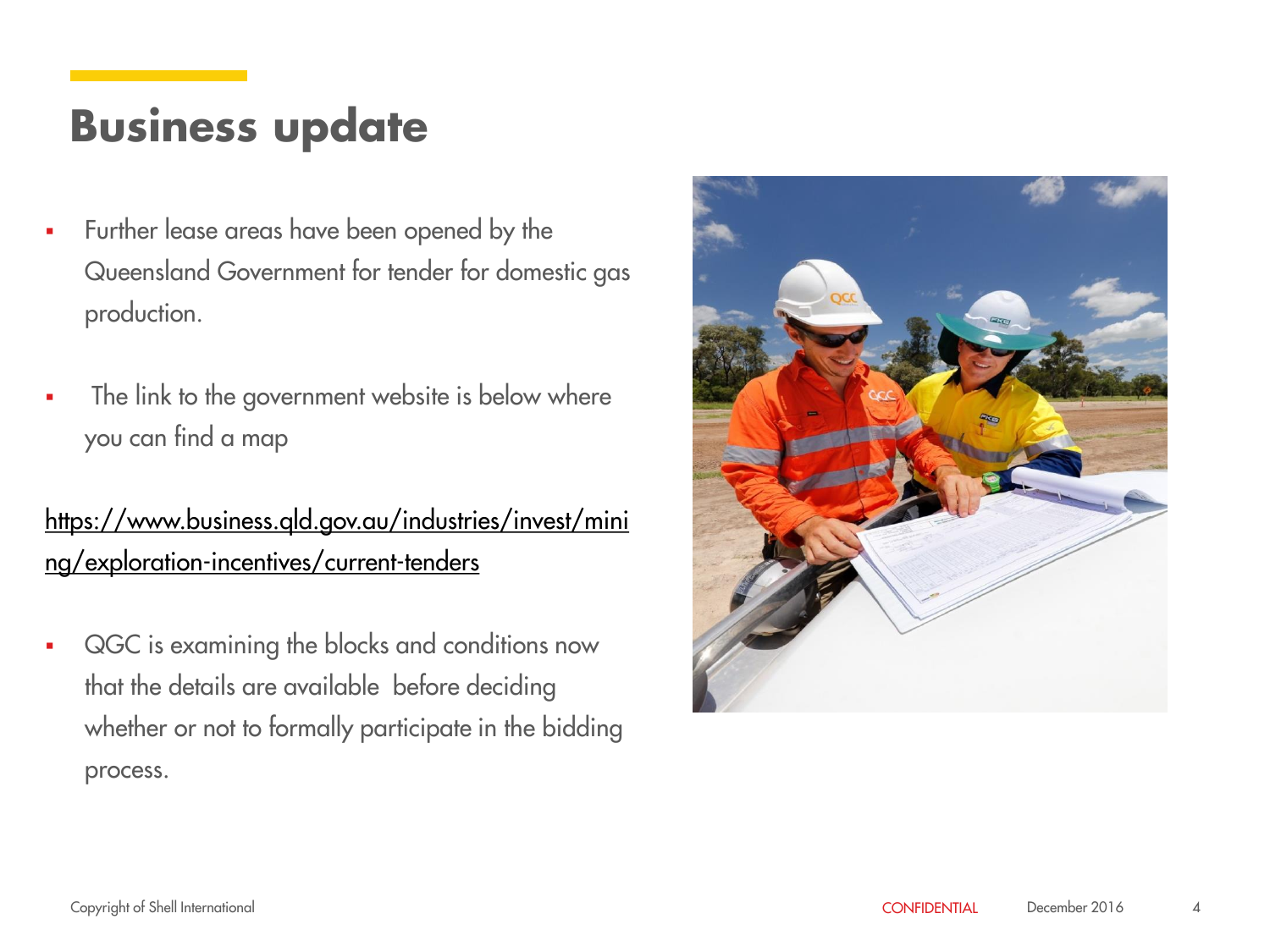### **Central/Southern Operations Update**

- **Windibri Flare Installation project 2017**
- Dalby Trade Futures Program commencement of 7 x grade 11's.
- **Socio-economic baseline update**
- Ongoing field development

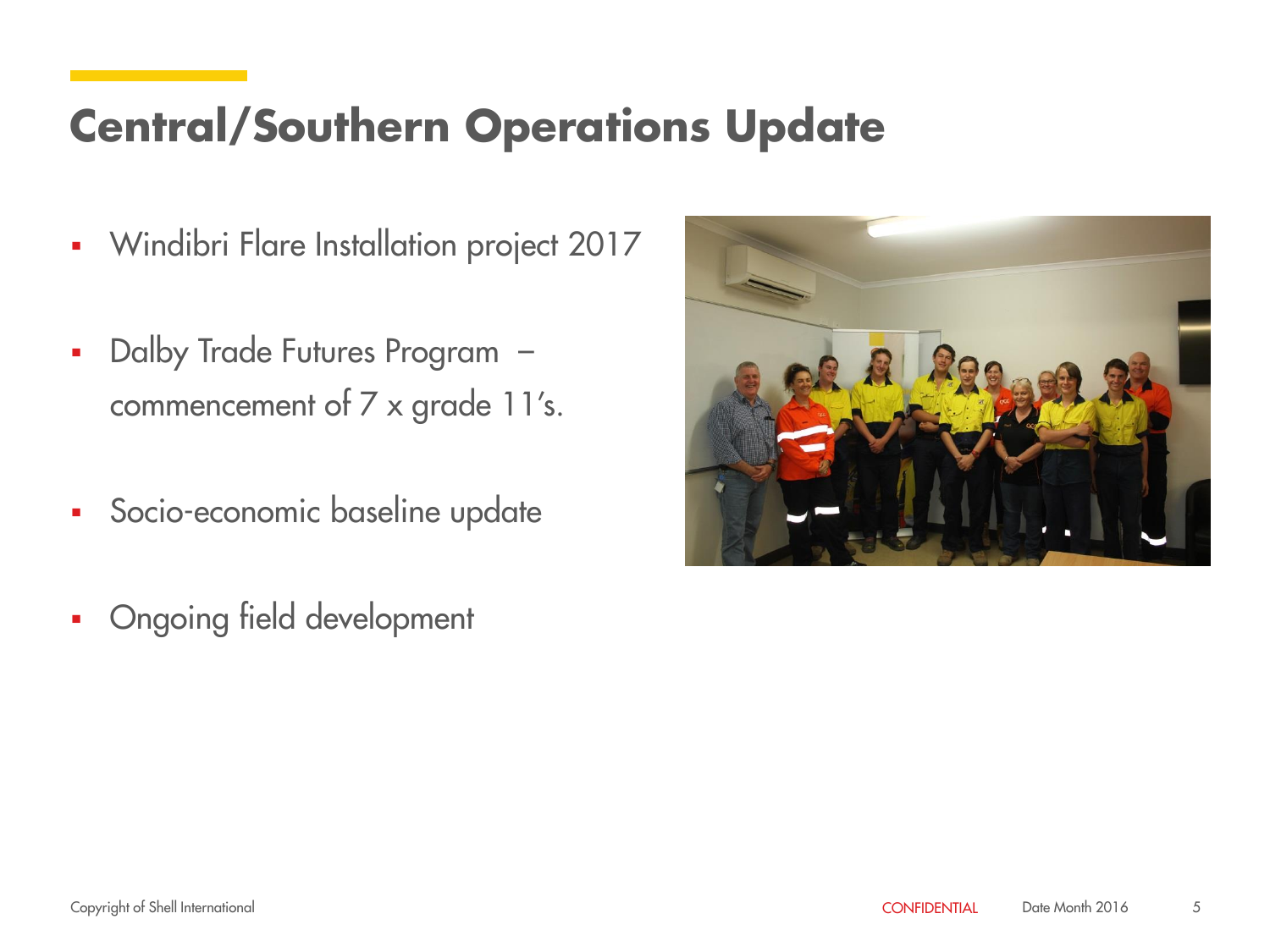### **Charlie Development**

- **Progress on schedule, with mechanical** completion of:
	- **E** Charlie Pump Station Woleebee Creek Sub Station **n** Charlie and Phillip Ponds

■ Charlie project activity will be declining over the coming months as the project heads towards completion.



Charlie Field Compression Station – view from side



Community Tour of Charlie Field – of course, the bus was parked safely when this photograph was taken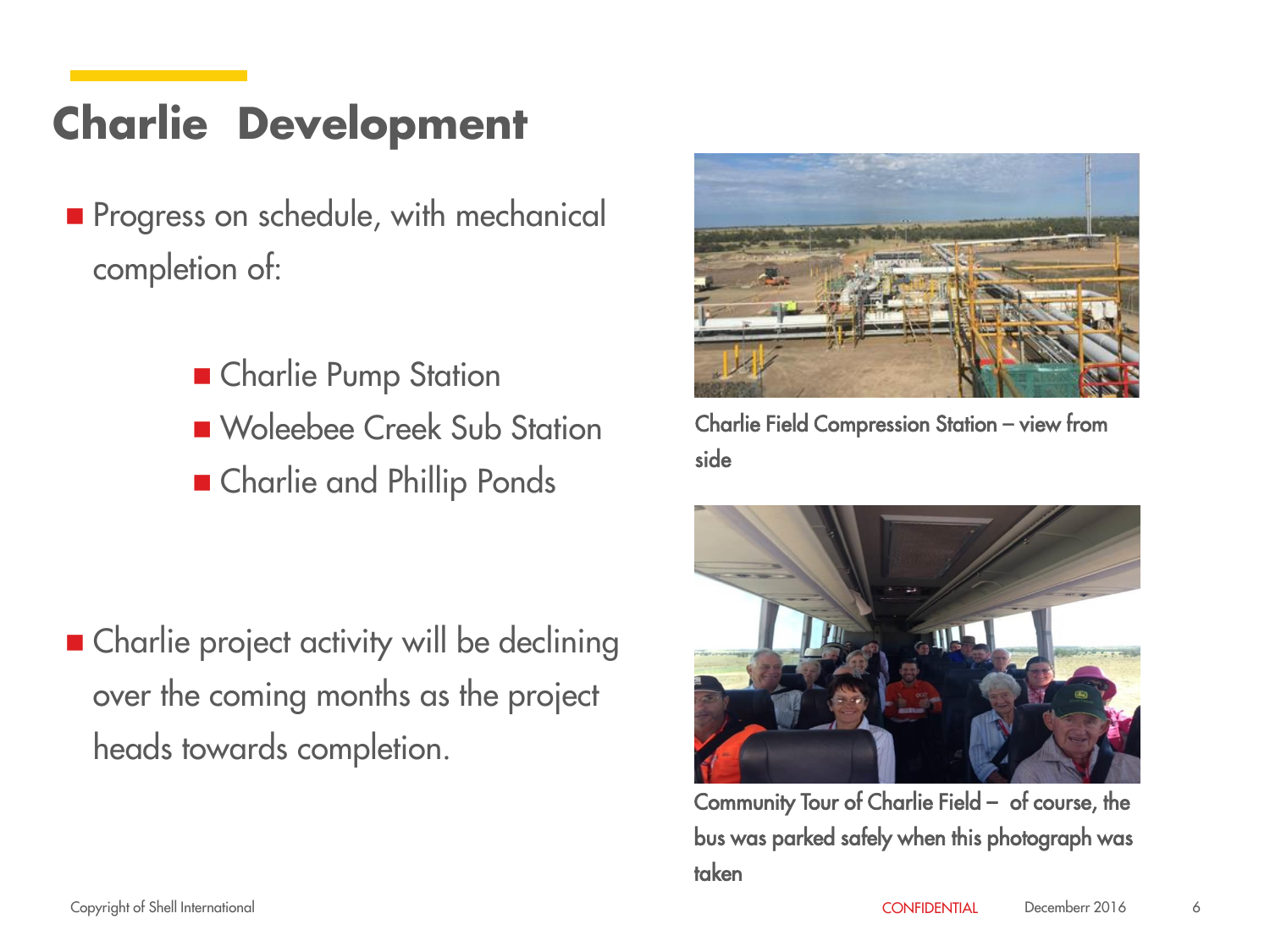### **Local Living**

40% upstream workers live locally 26% upstream workers live locally

#### **QGC DIRECT CONTRACTORS**





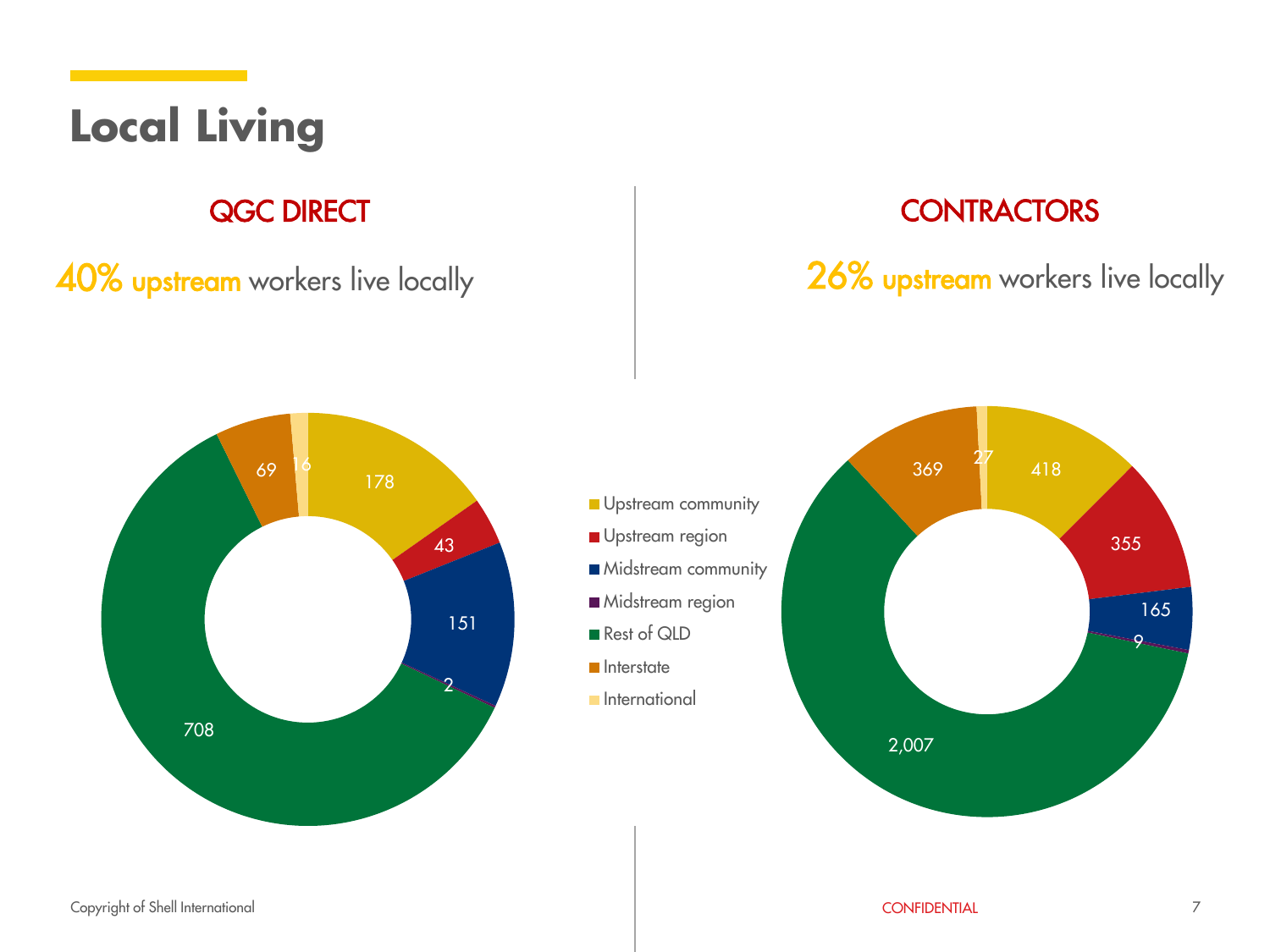### **Local Procurement**

Q4 QGC direct spend



### 2016 total

\$135.6 million spent upstream



- Banana Shire Council
- Central Highlands RC
- Maranoa RC
- Toowoomba RC
- Gladstone RC
- **North Burnett RC**
- Rockhampton RC
- REST OF QLD
- **INTERSTATE**
- INTERNATIONAL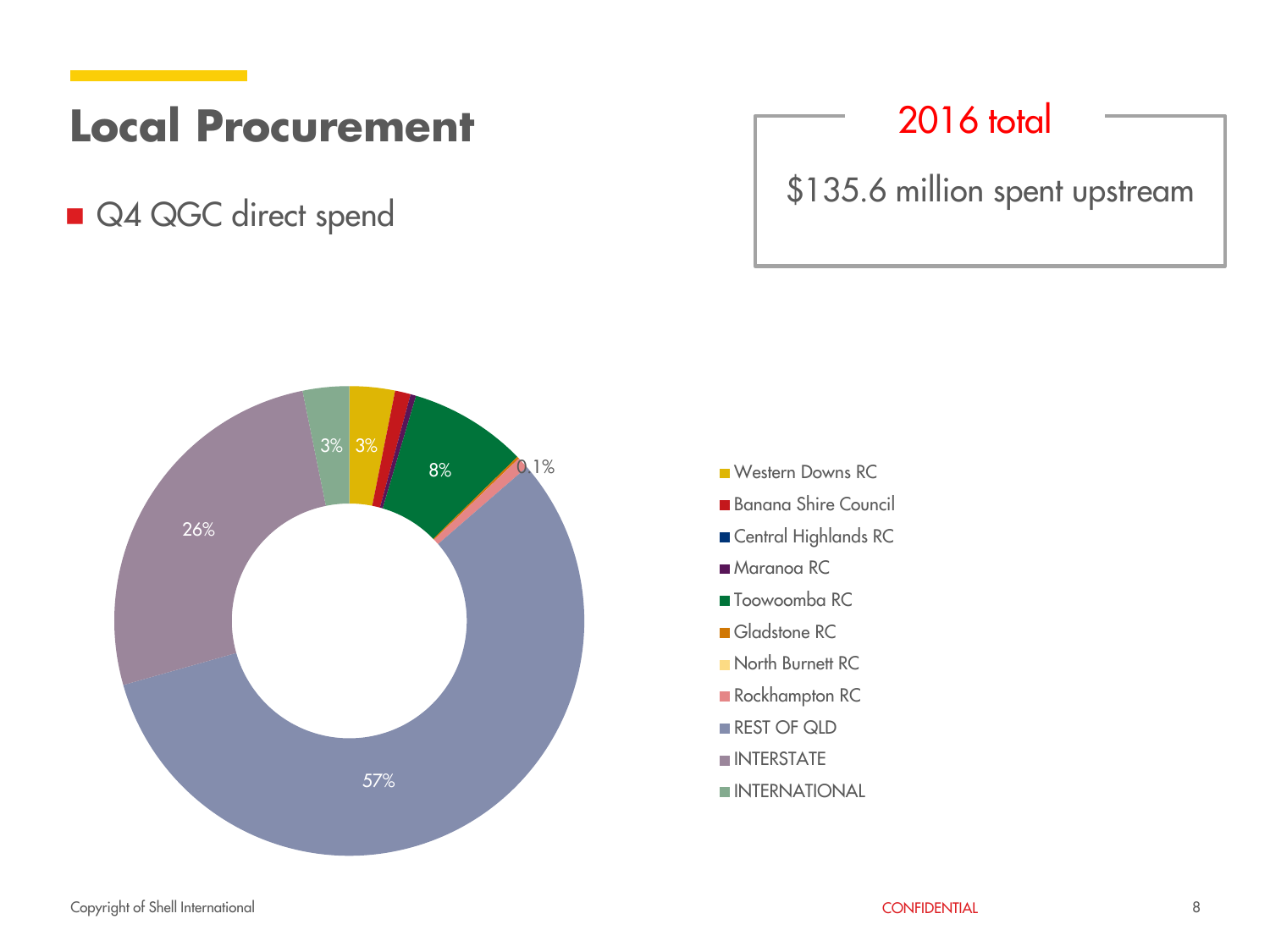### **Local Procurement**

■ Q4 contractor spend



#### 2016 total

\$62 million spent upstream

Banana Shire Council Central Highlands RC ■ Maranoa RC ■ Toowoomba RC Gladstone RC **North Burnett RC** Rockhampton RC REST OF QLD **INTERSTATE INTERNATIONAL**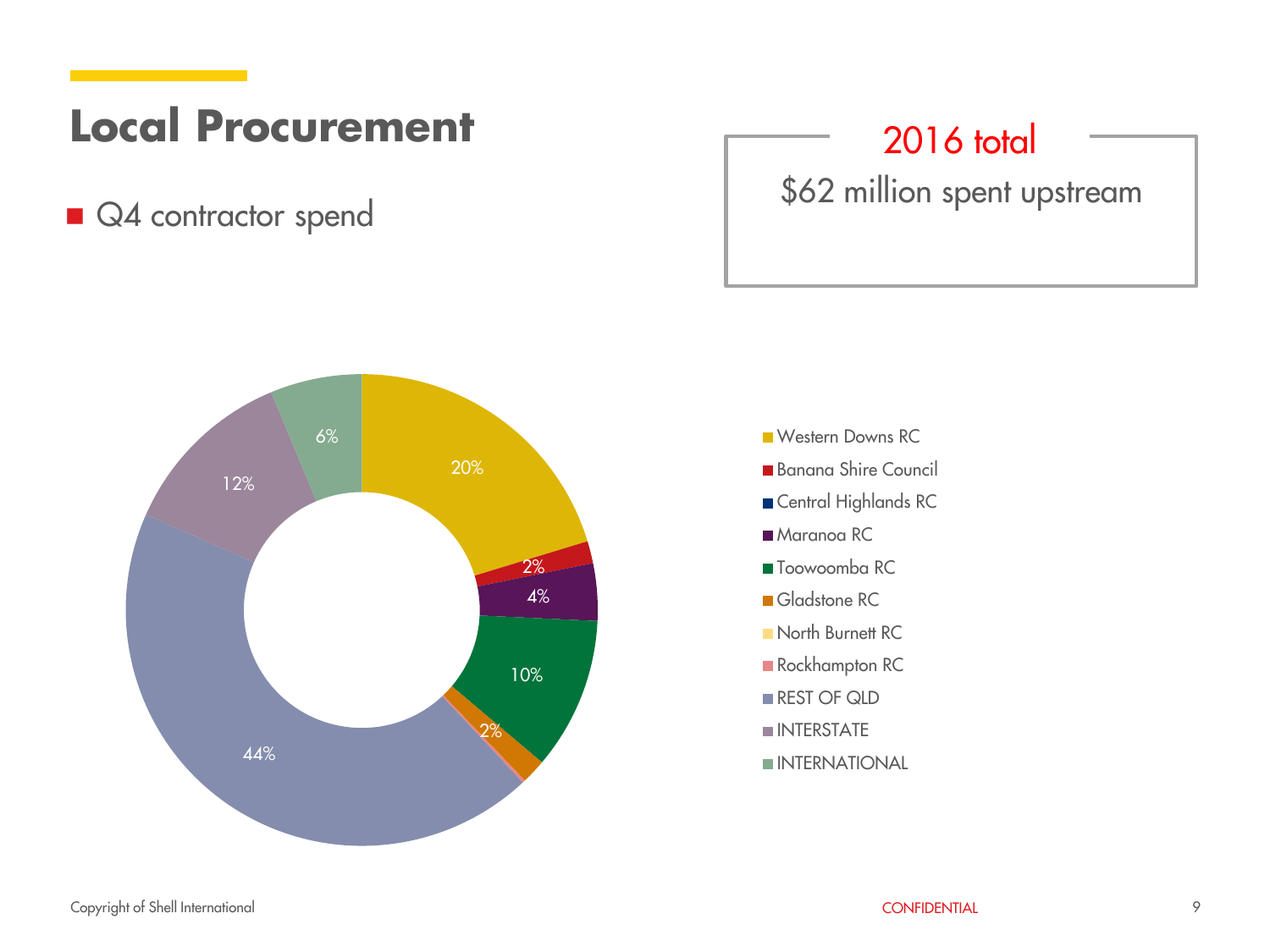### **Upcoming Recruitment**

■ Multiple positions anticipated being recruited over coming 6 months in our supply chain, including strong recruitment anticipated at:

- **Broadspectrum**
- **Decmil**
- Diamond Protection
- **Skytrans**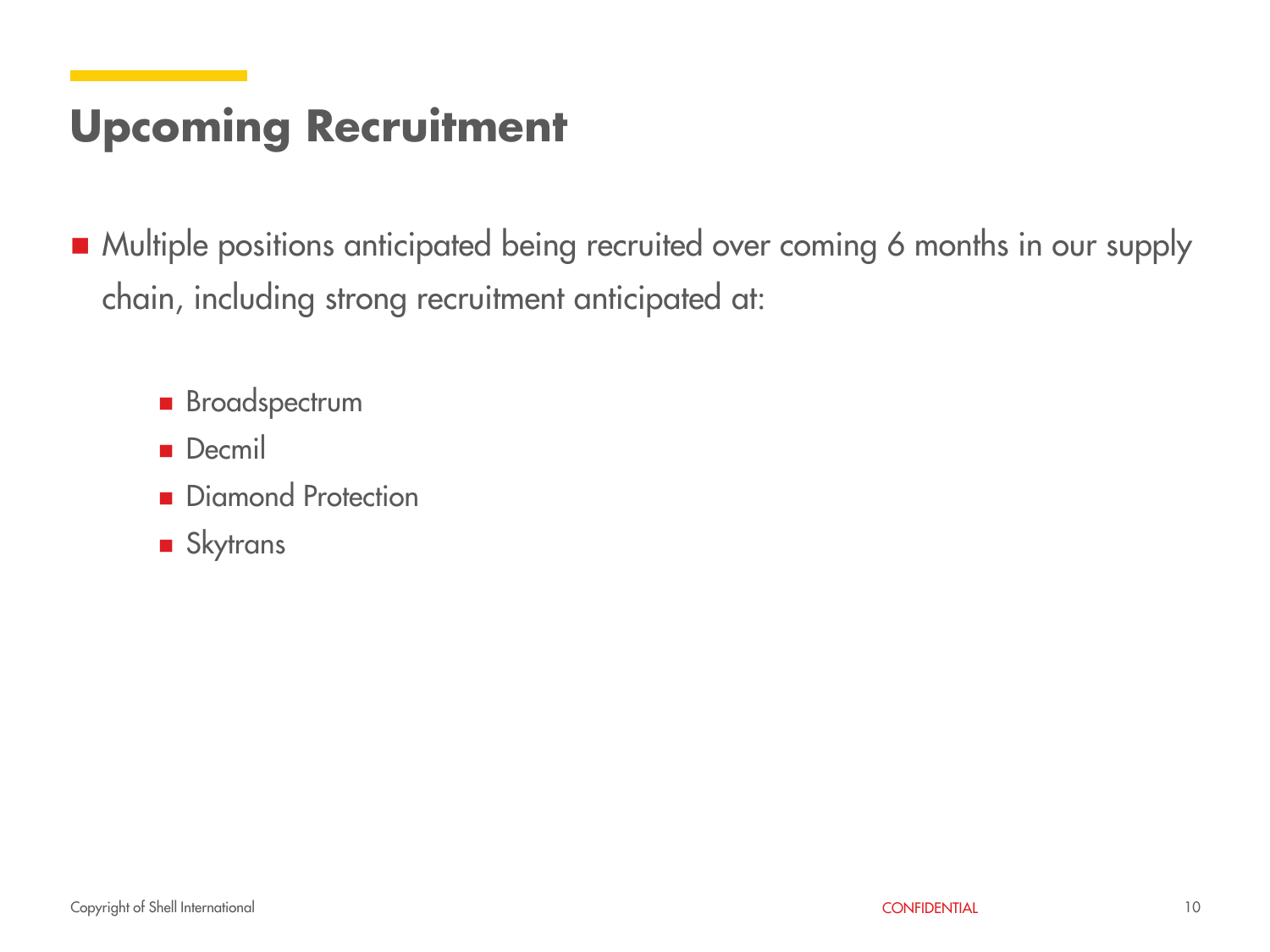### **Upcoming procurement**

- **International SOS** medical supplies ■ Veolia Water - fire system maintenance, crane hire, equipment servicing, leak detection, compressor and boiler maintenance
- $\blacksquare$  Kentz plant and equipment supply for Charlie FCS
- Diamond Protection vehicle maintenance
- CPB signage and PPE

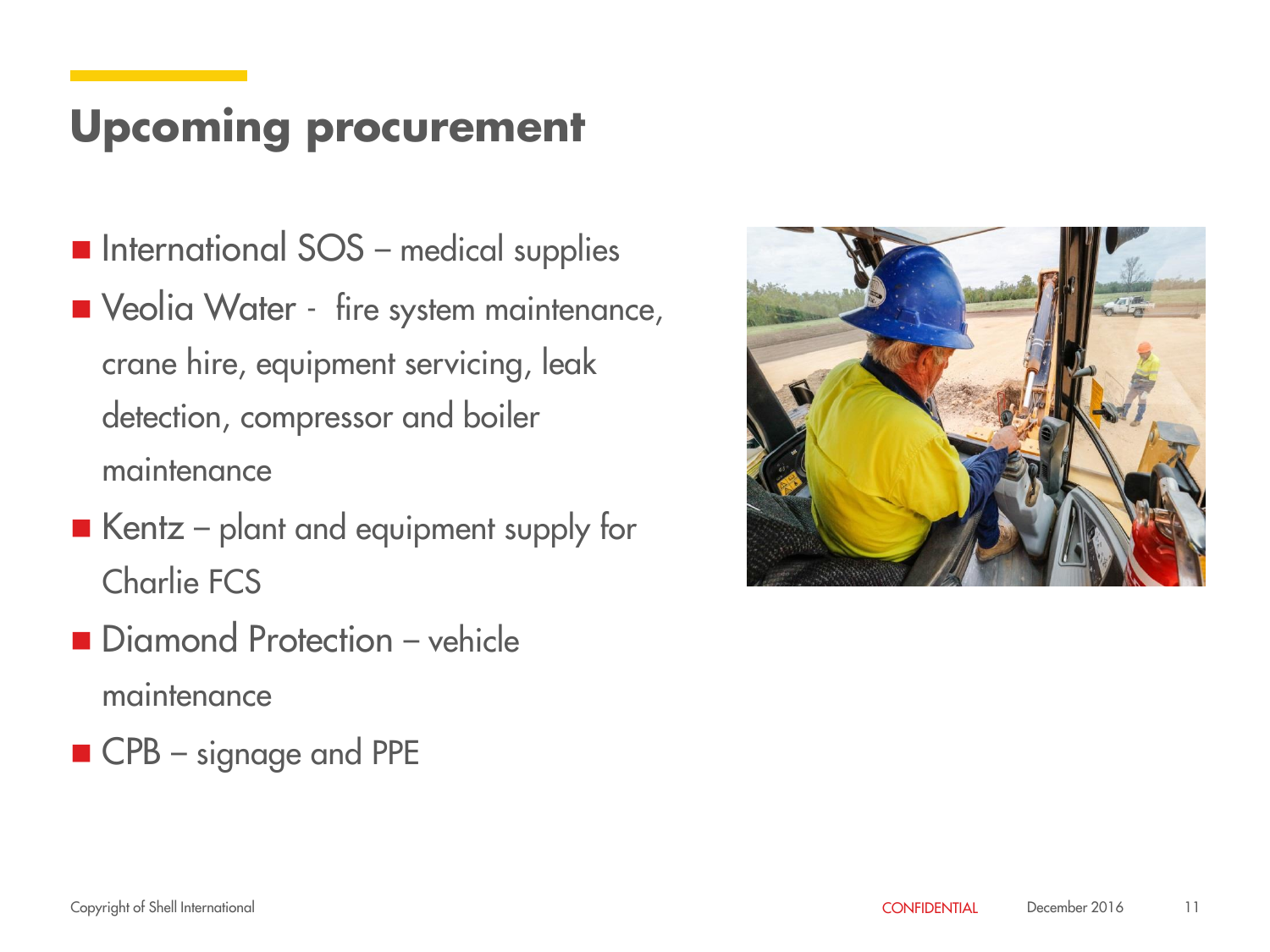### **Social Investment**

 QGC is continuing to develop a new 3 year Social Investment Strategy.



- Shared areas of interest included:
- 1. Increasing training opportunities and educational pathways into our business and other local businesses, including STEM and supporting young people to be job ready.
- 2. Encouraging new businesses/diversifying economy and supporting existing businesses
- 3. Promoting the communities across the Western Downs.
- 4. QGC Communities Fund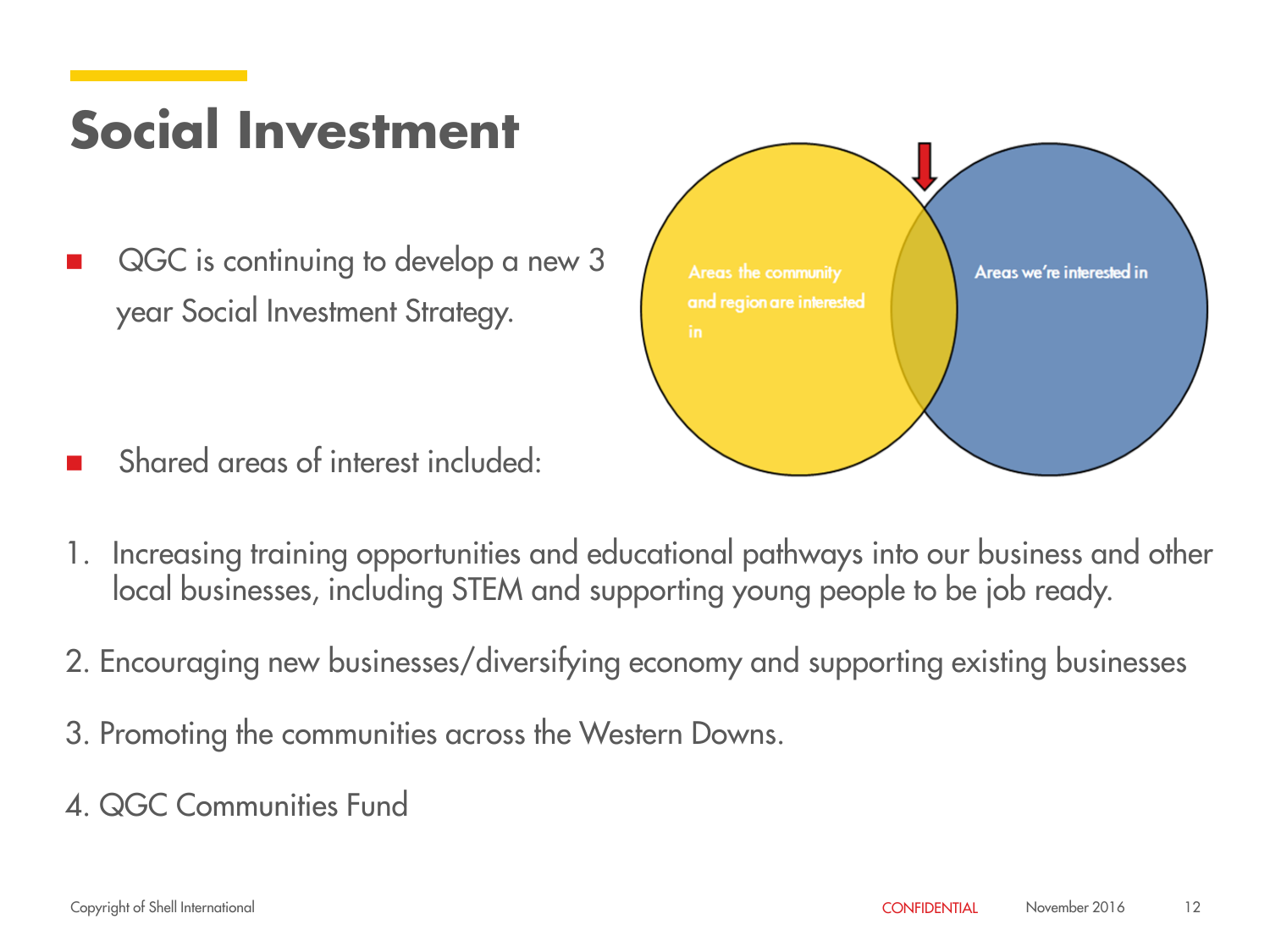## **Community Feedback**

![](_page_12_Picture_1.jpeg)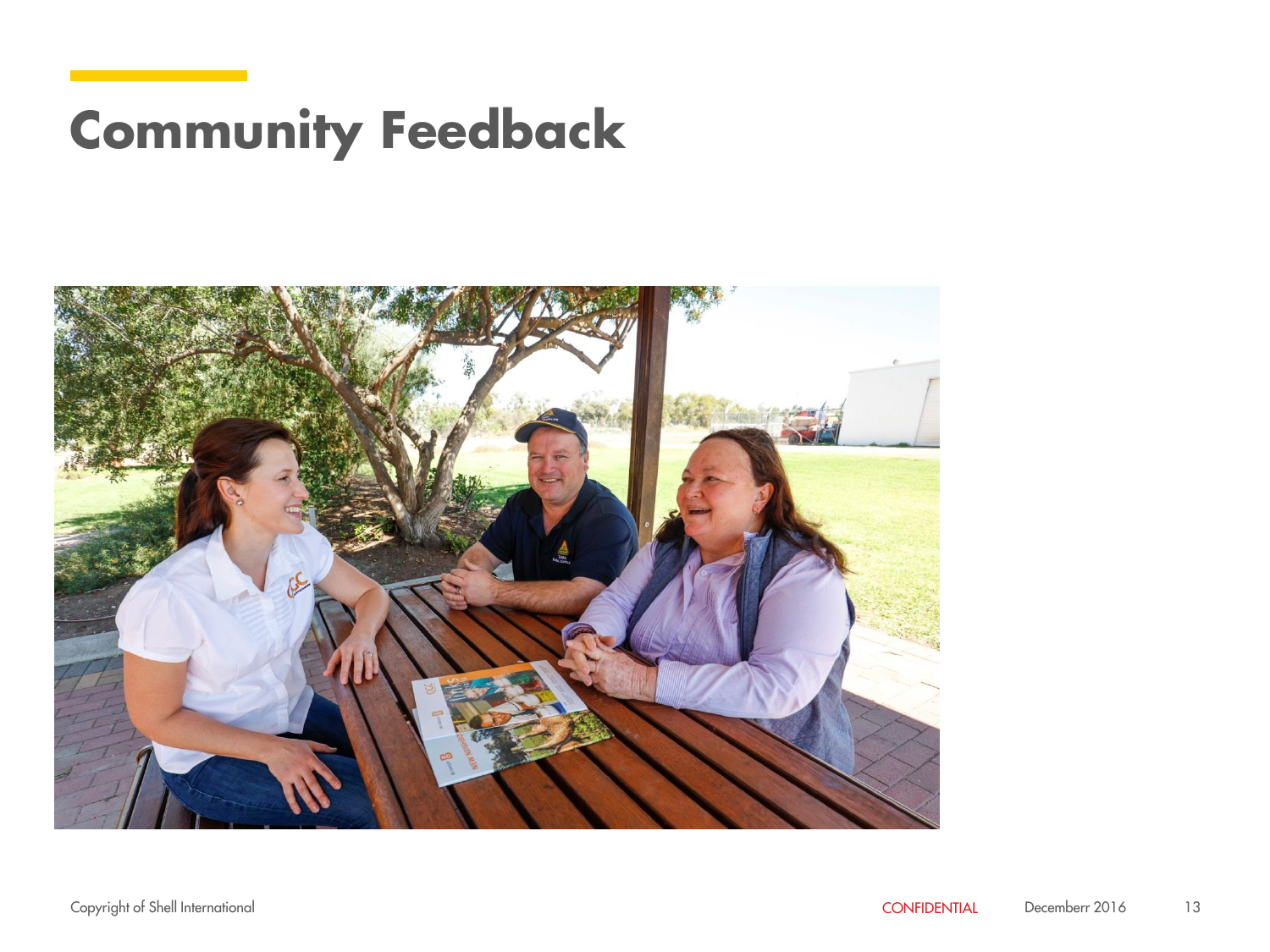### **2017 Proposed Meeting Dates**

Q2: 15 June Chinchilla; 16 June Miles Q3: 7 September Tara; 8 September in Wandoan Q4: 30 November in Chinchilla; 1 December in Miles

Venues to be advised.

Proposed time for Central/Southern meetings: 9am-12noon Proposed time for Northern meetings: 10am-1pm